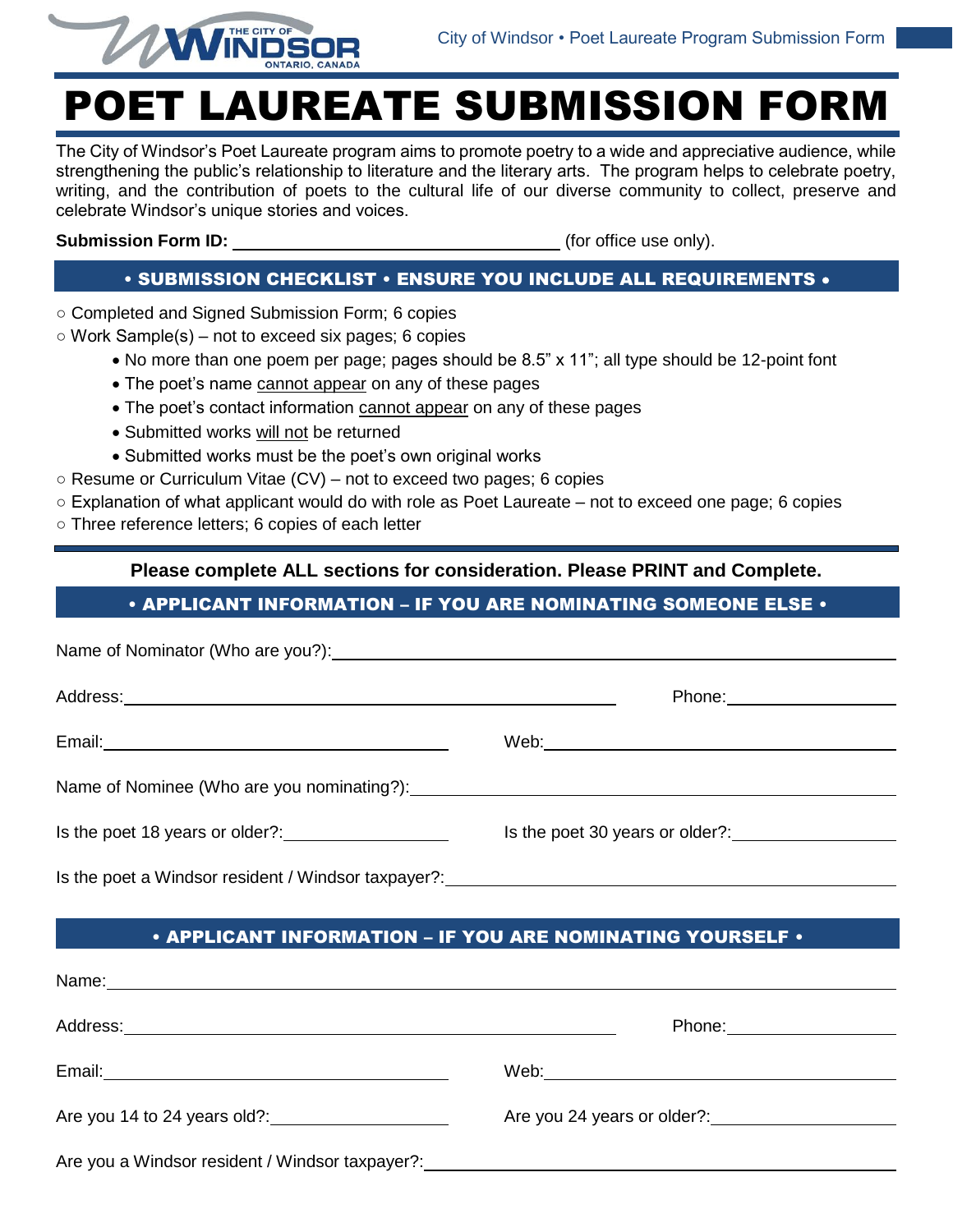#### • TELL US ABOUT YOURSELF / YOUR NOMINEE •

# **Please answer the following questions on an attached sheet of paper. Not to exceed 500 words.**

- 1. Have you / your nominee published at least one book of poetry (not including self-publication), OR are you a recognized spoken word artist with an established body of work?
- 2. How would you / your nominee be an ambassador for poetry, writers, and literary arts in Windsor?
- 3. What would you / your nominee do with this position, if selected as Windsor's Poet Laureate or Youth Poet Laureate?

## • FINANCIAL MATTERS •

The Poet Laureate Honorarium is \$2,500 per year. The Youth Poet Laureate Honorarium is \$1,000 per year. Would this be acceptable to you / your nominee?

| $\Box$ Yes | $\Box$ No |
|------------|-----------|
|            |           |

The positions of Poet Laureate and Youth Poet Laureate represent an honour bestowed and do not represent a position of employment with the Corporation of the City of Windsor. These honorariums are intended to support the poet laureate program and projects set forth within the program, and are not intended to cover living costs.

#### • FOR ACCOUNTING PURPOSES •

Please complete the following information for the issuance of honorarium funds, if selected:

Name of Payee on cheque:

Address to Mail Cheque:

| ۹ |  |
|---|--|

Postal Code: Note that the postal Code:

#### • HOW TO SUBMIT •

Please mail or deliver application packages to:

# **Culture – City of Windsor**

c/o Parks, Recreation and Culture, and Facilities Main Office 2450 McDougall Street Windsor ON. N8X 3N6

For further information, contact:

**Christopher Lawrence Menard** Cultural Development Coordinator

519-253-2300 x2752; **cmenard@citywindsor.ca**